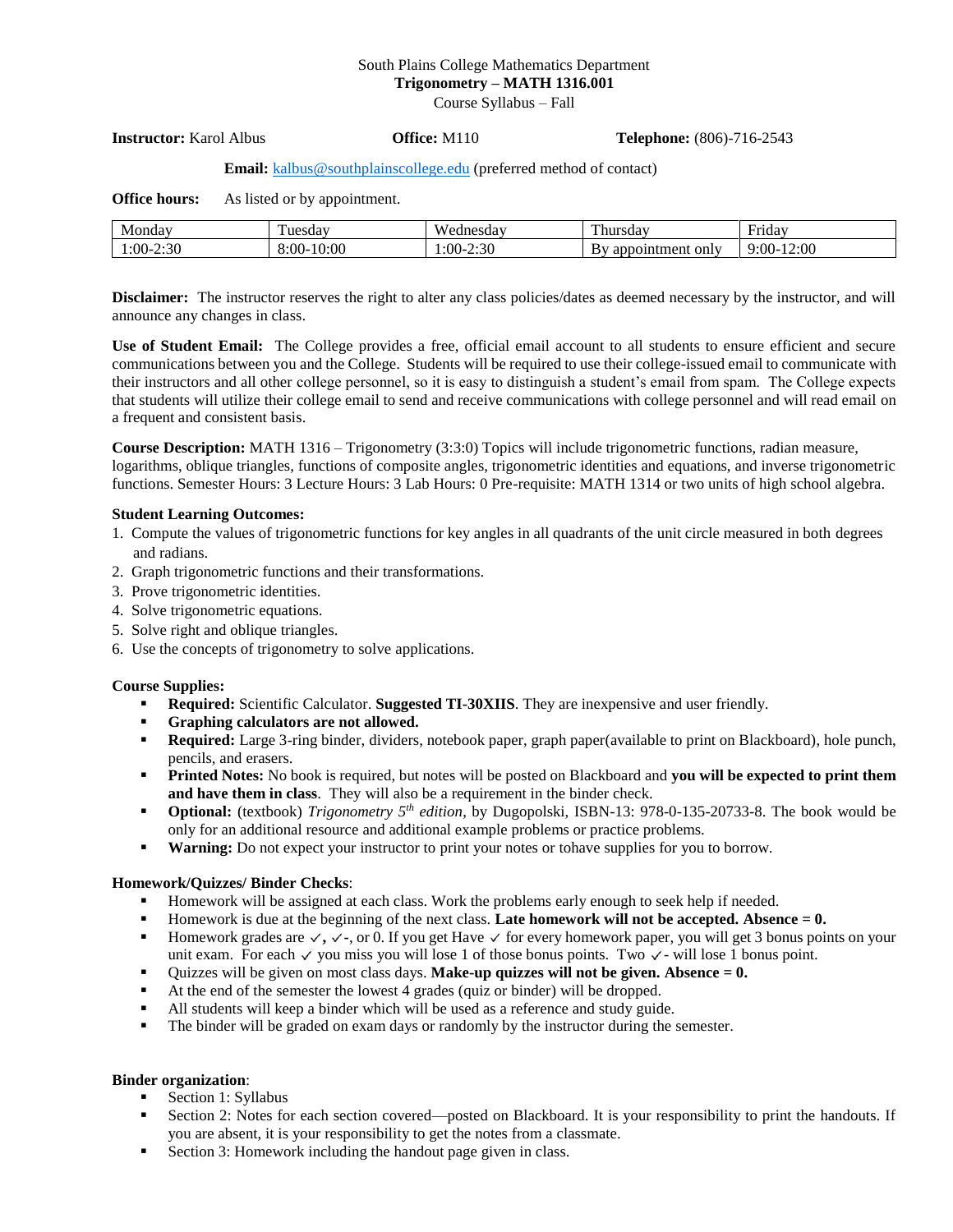■ Section 4: Quizzes and Exams (corrected on a separate sheet of paper behind the quiz).

These pages will be kept in chronological order. **Being absent does not excuse you from notes, homework or quizzes. Everything is available on Blackboard (or in your book) and should be printed and completed even if you are not in class.**

**Exams**:

- 4 Unit Exams
- Final Exam is comprehensive.
- There are no exemptions for the final.
- If you are going to miss an exam contact your instructor immediately (preferably prior to the exam). Make up exams are very rare and only provided under extreme, documented circumstances.
- Once you begin an exam, you will not be able to leave the classroom until the exam is submitted for grading.

### **Grading Formula:**

Enrollment in this course does not guarantee advancement to the next course level. The final responsibility for learning lies with the student. The final letter grade for this course will be based on the following:

| <b>Final Grade Determination:</b> | $90-100$ | B 80-89C |  | D 60-69 | F 59 or below |
|-----------------------------------|----------|----------|--|---------|---------------|
|-----------------------------------|----------|----------|--|---------|---------------|

## **Classroom Etiquette:**

- **Class attendance is expected, not optional.** Class attendance may be taken at any time during the class period, so please do not be late or leave early. Leaving early and being tardy will be considered ½ absence. You may be dropped from this course with a grade of X or F if you are absent four consecutive classes or if you exceed five absences (**for any reason**).
- **•** Preparation for class (including homework) is to be completed before not during the lecture.
- Chronic tardiness (entrance after lecture has begun) is unacceptable.
- NO tobacco use of any form is allowed in the classroom.
- Discussion of course material among students is encouraged during class, but habitually disruptive students will be asked to leave.
- All electronic communication devices are to be silenced and put away during class.

#### **Resources:**

- Blackboard The course syllabus, handouts for notes, homework and keys, quizzes and keys, and reviews will be available on Blackboard.
- Free tutoring is available in M116 on the Levelland campus. Hours for the tutors will be posted.
- **I** am available to help you! Feel free to come by during my office hours or email me at [kalbus@southplainscollege.edu.](mailto:kalbus@southplainscollege.edu)

**Withdrawal Policy:** As required by Texas Education Code Section 51.907, all new students who enroll in a Texas public institution of higher education for the first time beginning with the 2007 fall semester and thereafter, are limited to six course drops throughout their entire undergraduate career. All course drops, including those initiated by students or faculty and any course a transfer student has dropped at another institution, automatically count toward the limit. After six grades of W are received, students must receive grades of A, B, C, D, or F in all courses. There are other exemptions from the six-drop limit and students should consult with a Counselor/Educational Planner before they drop courses to determine these exemptions. Students receiving financial aid must get in touch with the Financial Aid Office before withdrawing from a course. It is the student's responsibility to drop. Excessive absences (4 consecutive or 5 total) will result in an administrative withdrawal with a Grade of X or F. If you plan to withdraw, please consult with the instructor immediately.

### **Note: The last day to drop with a grade of W is Thursday, November 14, 2019.**

**Equal Opportunity:** South Plains College strives to accommodate the individual needs of all students in order to enhance their opportunities for success in the context of a comprehensive community college setting. It is the policy of South Plains College to offer all educational and employment opportunities without regard to race, color, national origin, religion, gender, disability, or age.

#### **Core Objectives:**

*Communication Skills:* effective development, interpretation, and expression of ideas through written, oral, and visual communication.

- Develop, interpret, and express ideas through written communication
- Develop, interpret, and express ideas through oral communication
- Develop, interpret, and express ideas through visual communication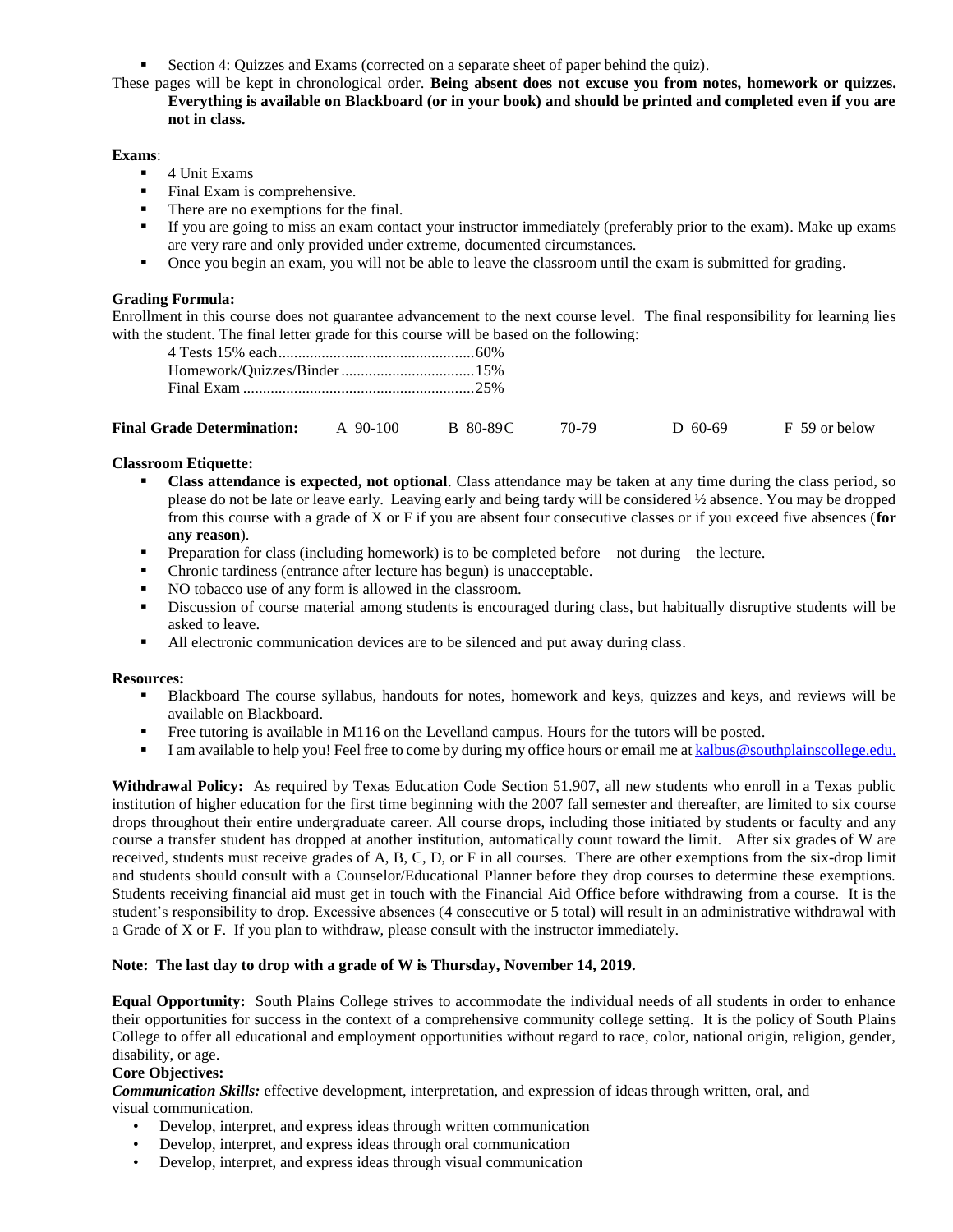*Critical Thinking:* creative thinking, innovation, inquiry, analysis, evaluation, and synthesis of information.

- Generate and communicate ideas by combining, changing, and reapplying existing information
- Gather and assess information relevant to a question
- Analyze, evaluate, and synthesize information

*Empirical and Quantitative Competency Skills*: the manipulation and analysis of numerical data or observable facts resulting in informed conclusions.

- Manipulate and analyze numerical data and arrive at an informed conclusion
- Manipulate and analyze observable facts and arrive at an informed conclusion

**Disability Statement:** Students with disabilities, including but not limited to physical, psychiatric, or learning disabilities, who wish to request accommodations in this class should notify the Disability Services Office early in the semester so that the appropriate arrangements may be made. In accordance with federal law, a student requesting accommodations must provide acceptable documentation of his/her disability to the Disability Services Office. For more information, call or visit the Disability Services Office at Levelland (Student Health & Wellness Office) 806-716-2577, Reese Center (Building 8) 806-716-4675, or Plainview Center (Main Office) 806-716-4302 or 806-296-9611.

**Religious Holy Days**: In accordance with Section 51.911, Texas Education Code, South Plains College will allow a student who is absent from class for the observance of a religious holy day to take an examination or complete an assignment scheduled for that day within seven (7) calendar days after the absence. Students are required to file a written notification of absence with each instructor within the first fifteen (15) days of the semester in which the absence will occur. Forms for this purpose are available in the Student Services Office along with instructions and procedures. "Religious holy days" means a holy day observed by a religion whose place of worship is exempt from property taxation under Section 11.20, Tax Code.

**Diversity Statement**: In this class, the teacher will establish and support an environment that values and nurtures individual and group differences and encourages engagement and interaction. Understanding and respecting multiple experiences and perspectives will serve to challenge and stimulate all of us to learn about others, about the larger world and about ourselves. By promoting diversity and intellectual exchange, we will not only mirror society as it is, but also model society as it should and can be.

**Non-Discrimination Statement:** South Plains College does not discriminate on the basis of race, color, national origin, sex, disability or age in its programs and activities. The following person has been designated to handle inquiries regarding the non-discrimination policies: Vice President for Student Affairs, South Plains College, 1401 College Avenue, Box 5, Levelland, TX 79336. Phone number 806-716-2360.

**Campus Concealed Carry - Texas Senate Bill - 11** (Government Code 411.2031, et al.) authorizes the carrying of a concealed handgun in South Plains College buildings only by persons who have been issued and are in possession of a Texas License to Carry a Handgun. Qualified law enforcement officers or those who are otherwise authorized to carry a concealed handgun in the State of Texas are also permitted to do so. Pursuant to Penal Code (PC) 46.035 and South Plains College policy, license holders may not carry a concealed handgun in restricted locations. For a list of locations, please refer to the SPC policy at: [\(http://www.southplainscollege.edu/human\\_resources/policy\\_procedure/hhc.php\)](http://www.southplainscollege.edu/human_resources/policy_procedure/hhc.php). Pursuant to PC 46.035, the open carrying of handguns is prohibited on all South Plains College campuses. Report violations to the College Police Department at 806-716-2396 or 9-1-1.

**Sexual Misconduct Statement**: As a faculty member, I am deeply invested in the well-being of each student I teach. I am here to assist you with your work in this course. If you come to me with other non-course-related concerns, I will do my best to help.

It is important for you to know that all faculty members are mandated reporters of any incidents of sexual misconduct. That means that I cannot keep information about sexual misconduct confidential if you share that information with me. Crystal Gilster, the Director of Health & Wellness, can advise you confidentially as can any counselor in the Health & Wellness Center. They can also help you access other resources on campus and in the local community. You can reach Ms. Gilster at 806-716-2362 or email [cgilster@southplainscollege.edu](mailto:cgilster@southplainscollege.edu?subject=Title%20IX%20Pregnancy%20Accomodation) or go by the Health and Wellness Center for assistance. You can schedule an appointment with a counselor by calling 806-716-2529.

**4.1.1.4 Title IX Pregnancy Accommodations Statement**: If you are pregnant, or have given birth within six months, Under Title IX you have a right to reasonable accommodations to help continue your education. To activate accommodations you must submit a Title IX pregnancy accommodations request, along with specific medical documentation, to the Director of Health and Wellness. Once approved, notification will be sent to the student and instructors. It is the student's responsibility to work with the instructor to arrange accommodations. Contact Crystal Gilster, Director of Health and Wellness at 806-716- 2362 or email [cgilster@southplainscollege.edu](mailto:cgilster@southplainscollege.edu?subject=Title%20IX%20Pregnancy%20Accomodation) for assistance.